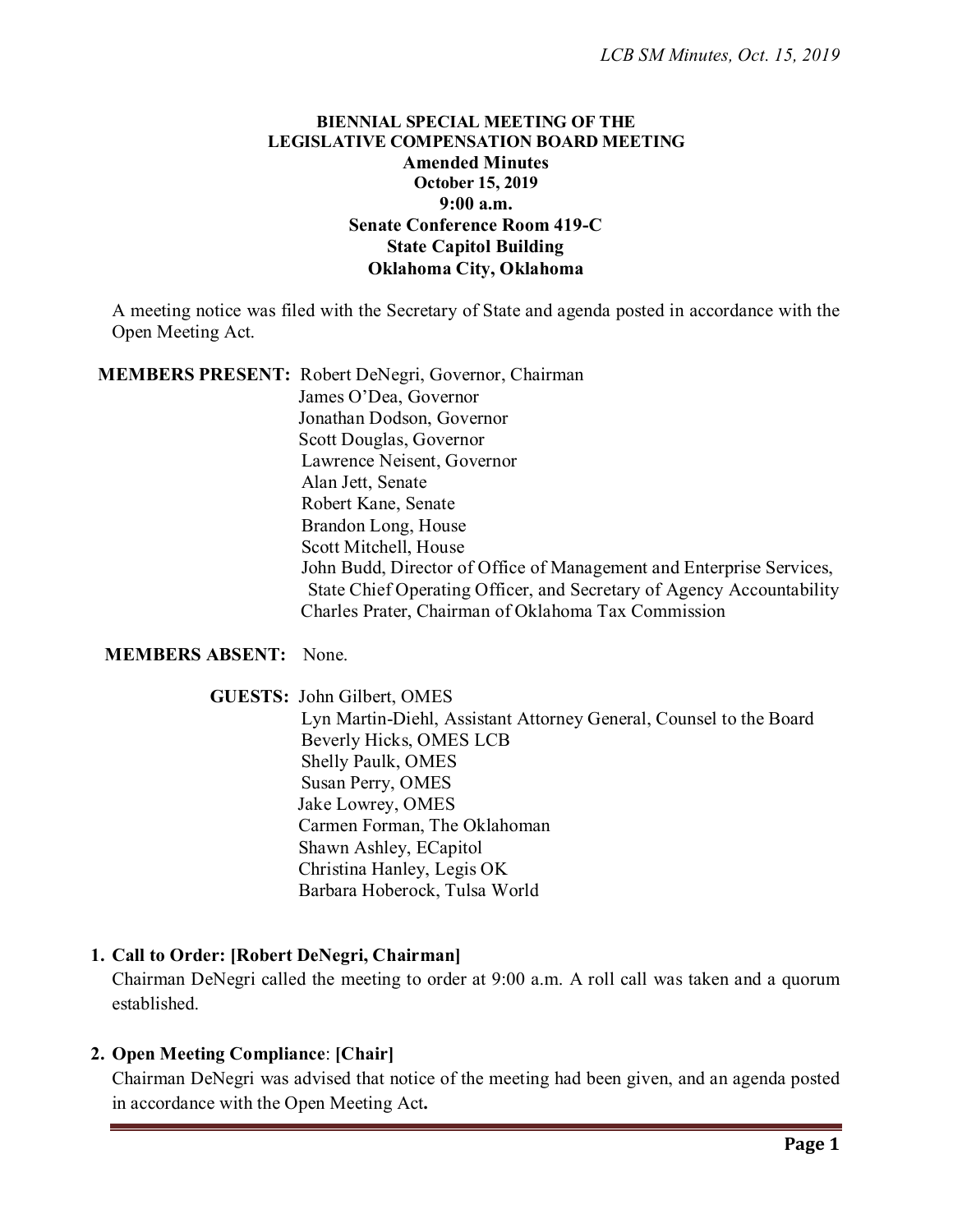## **3. Discussion and possible action on the Minutes of November 16, 2017. [Chair]**

Chairman DeNegri announced that the November 2017 meeting minutes would not be voted on at this time.

# **4. Short presentation by the Office of Management and Enterprise Services and possible discussion regarding Board procedures, comparisons of legislative compensation, and history of Board actions. [John Gilbert]**

Mr. Gilbert gave a presentation on the constitutional and statutory backgrounds of the responsibilities and duties of the Board. He informed that the changes in legislative compensation made today will not become effective until the following year and shall become effective on the 15<sup>th</sup> day following the succeeding general election; November 18, 2020.

The Board shall review the compensation paid to the members of the state legislature and if necessary, change the compensation. The Board has the power to decrease, increase, or maintain current pay rate.

The Board may hold such meetings as are necessary, so if a decision is not made today, additional meetings as needed can be made. However, any change in legislative compensation shall be made no later than the third Tuesday of November in the said odd number year; November 19, 2019.

The next meeting of the Board of Legislation Compensation is on Wednesday, October 19, 2021, 9:00 a.m. at the Oklahoma State Capitol, 2300 N. Lincoln Boulevard, Oklahoma City, 73105.

Presentation and discussion only. No action taken.

## **5. Discussion and possible action on changing compensation paid to legislative members of the State. [Chair and Board]**

Chairman called for public comment of the meeting. There being none, business continued for discussion and action to set the compensation for the Legislature.

There was discussion by Board members that Oklahoma's legislative pay, compared to other states, is low and that Oklahoma should strive to invest in the brightest from Oklahoma to run and represent our State – whether it is a single parent, someone from the fire department, someone who is retired or someone looking for their first job. Considering the 1998-2017 rate of \$38,400 and applying the consumer price index adjustment would convert 1998 dollars into 2019 dollars. A salary of \$38,400 in 1998 would be \$59,000 in current dollars without a raise.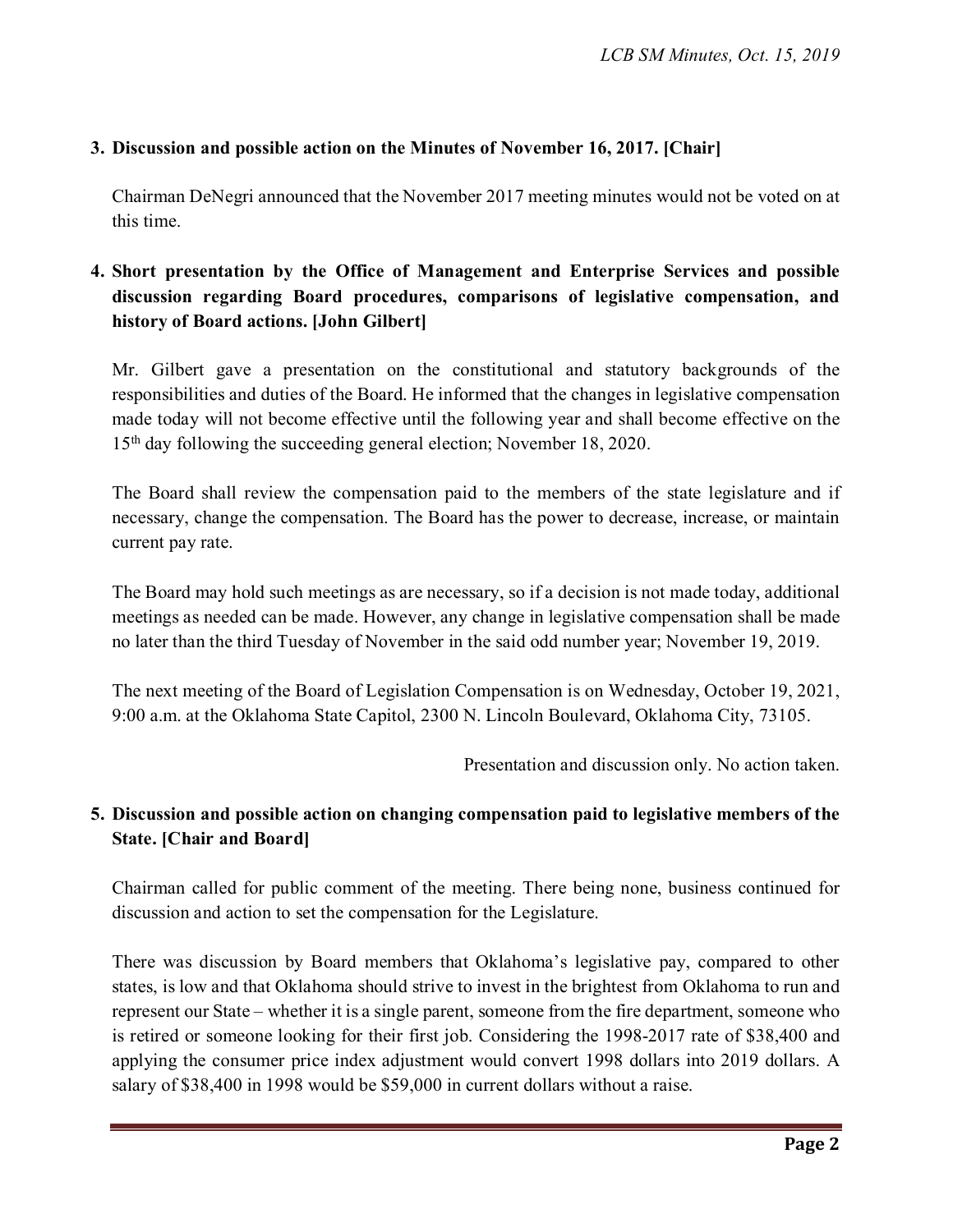There was further discussion regarding how to attract future leaders to help lead regardless of age or economic status. The Board inquired as to why legislative compensation was reduced in 2017. Counsel to the Board indicated the minutes would show that the decrease was somewhat a budgetary determination and somewhat punitive to the legislature.

There was additional discussion regarding the effects of a low salary being that we are often recruiting people straight out of college, people about ready to retire or people who are wealthy. We should want people who are smart, resourceful and choose to serve in the Legislature because it is public service without requiring a huge financial sacrifice by their family. These are people who are setting policy for our State, and that should be taken into consideration in making any decision about compensation.

Several members indicated there has been a 64% increase in the Oklahoma median household income over the last twenty years, teachers' salaries have increased but legislative salaries have been cut below 1998 rates. Other members indicated that with regard to the Board's actions regarding compensation – the citizens of Oklahoma would focus primarily on an increased amount when read in the paper. Nonetheless, the Board was charged by the Chair to consider not only what is best for Legislators but also to keep in mind that many Oklahoma citizens have lost jobs/know others who have lost jobs, so the board must find a balance.

Mr. DeNegri motioned to increase the legislative pay to Forty-Two Thousand dollars (\$42,000) and increase the two stipends for the additional legislative task equivalent to the same percentage that we are going up on the stipend. He explained that he wanted to restore what was taken away and is approximately a 3% increase in pay from Thirty-Eight Thousand dollars (\$38,000). Mr. Kane Seconded the motion.

Mr. Mitchell countered Mr. DeNegri's motion of Forty-Two Thousand dollars (\$42,000) and made a motion to increase the legislative pay to Fifty-Two Thousand dollars (\$52,000).

Mr. Dodson countered Mr. Mitchell's counter and motioned to increase the legislative pay to Forty-Seven Thousand, Five Hundred dollars (\$47,500).

Mr. Mitchell withdrew his motion and concurred with Mr. Dodson's counter amount of Forty-Seven Thousand, Five Hundred dollars (\$47,500).

Mr. Dodson motioned to amend the initial motion of Forty-Two Thousand dollars (\$42,000) to Forty-Seven Thousand, Five Hundred dollars (\$47,500). Mr. Mitchell seconded the motion. The motion passed and the following votes were recorded:

James O'Dea, yes; Jonathan Dodson, yes; Scott Douglas, yes; Alan Jett, yes; Robert Kane, no; Brandon Long, yes; Scott Mitchell, yes; Lawrence Neisent, yes; Robert DeNegri, no.

Motion passed 7-2; ayes have it.